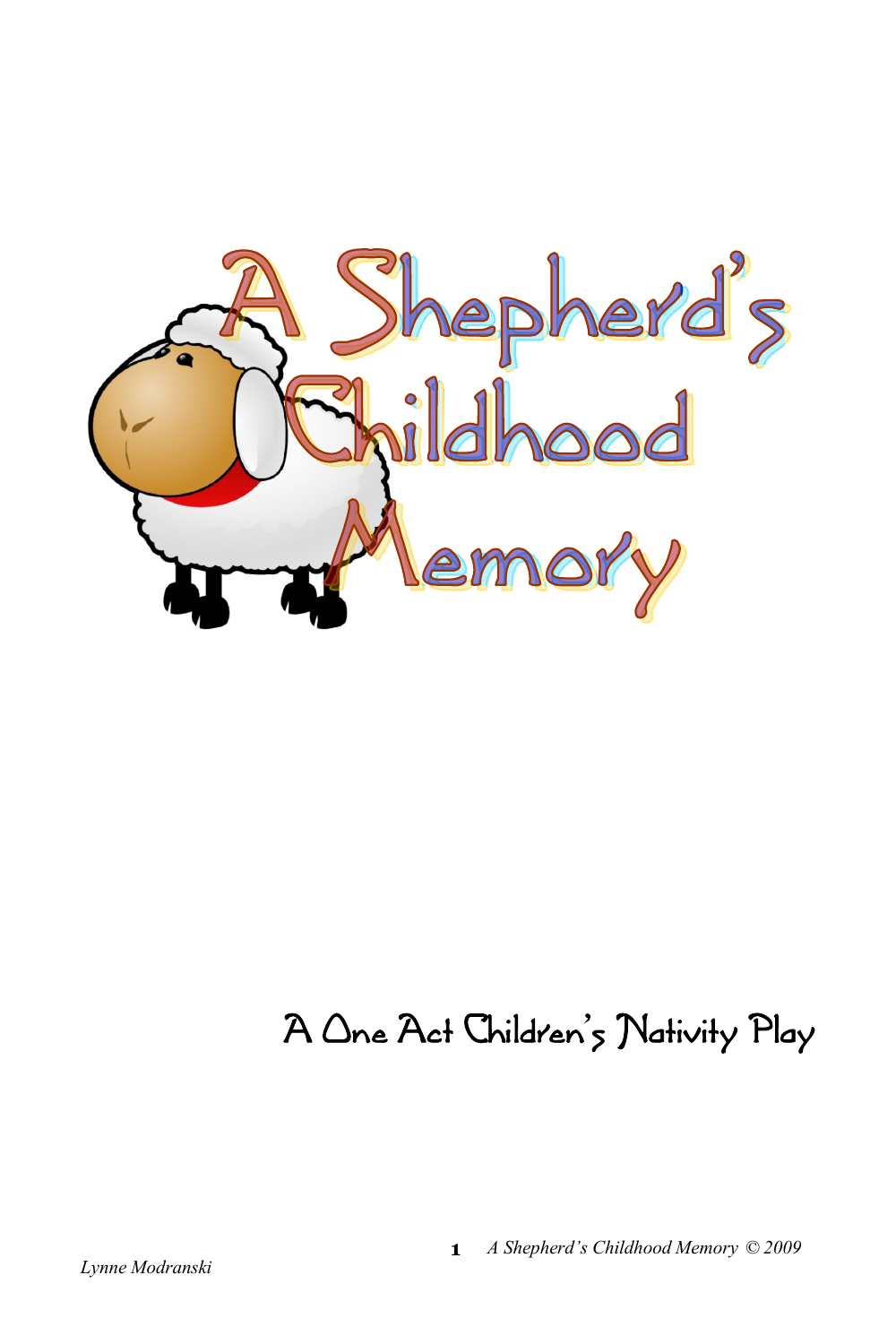*A Shepherd's Childhood Memory* **2** *© 2009 Lynne Modranski*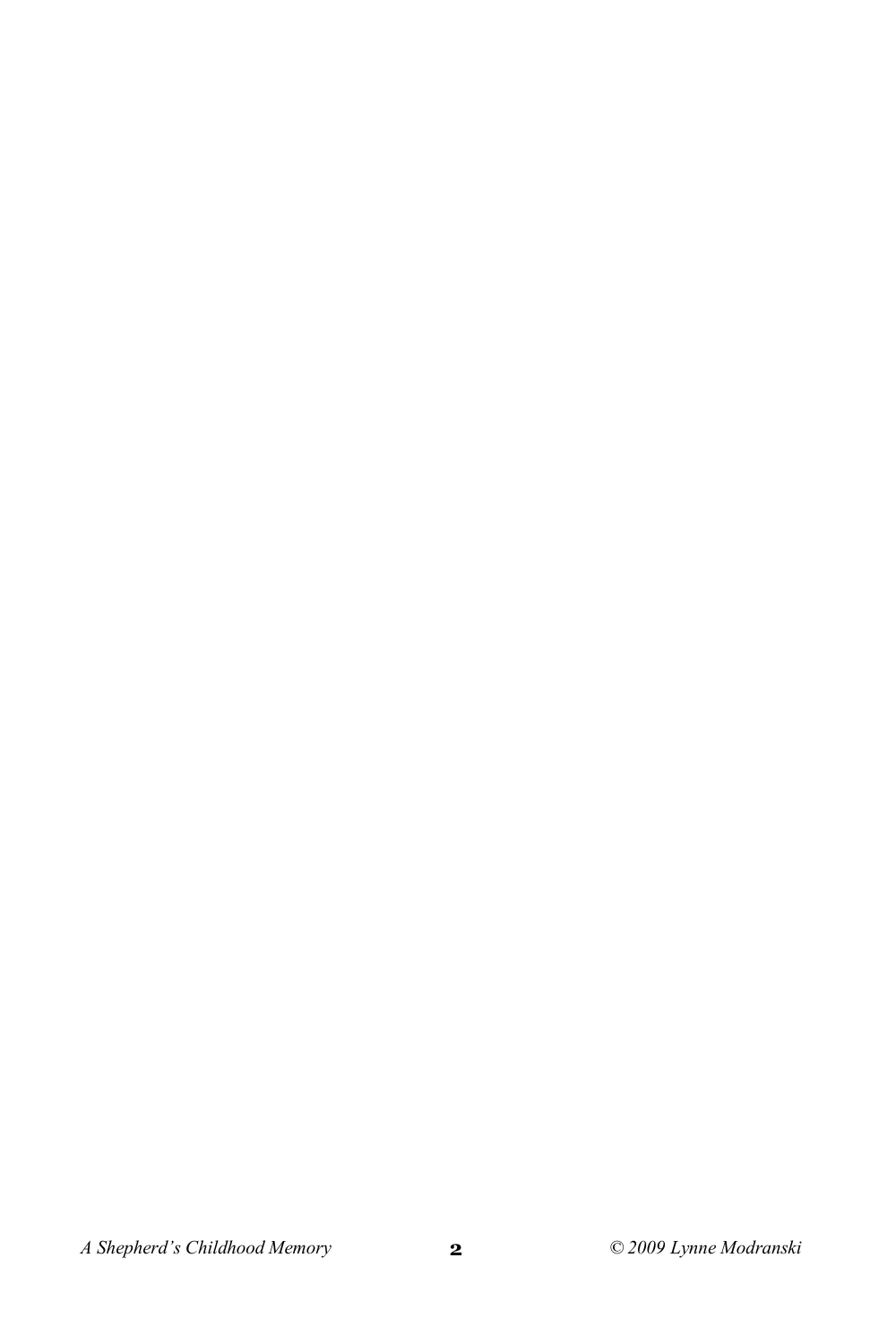### **STAGING**:

- STAGE CENTER: Stable with a manger can be simple or have hay, animals (even 2 dimensional) might want a light on the back to help light the angels
- STAGE RIGHT: Shepherd's field a few bales of hay with a makeshift fire in the middle
- STAGE REAR: On risers if possible have something in front of the risers to hide your angels, then they can move to the top row when they need to do their part
- STAGE RIGHT: Fake wall with door. Above the door is a sign "Bethlehem Inn" Perhaps "NO VACANCY" on the sign somewhere as if it's been added.
- SCREEN: *(optional)* If power point is available, there are a few suggestions to add to the production
- LIGHTS: *(optional)* one or two spots fixed on the aisle or aisles flood lights one to illuminate the manger and another to light up the angels

**CHARACTERS**: *1 Adult and 7 - 9 children's speaking parts – unlimited extras*

**LEVI** – The only adult in the production. A 40 something shepherd

**AARON** – One of three 8-12 year old shepherds – about 6 lines

- **ISAIAH** One of three 8-12 year old shepherds about 5 lines
- **ELI** (optional you can have just 2 shepherds) One of three 8-12 year old shepherds – about 4 lines
- **JOSEPH** Mary's husband about 7 lines
- **MARY** Jesus' Mother 1 line
- **INNKEEPER** Boy or Girl 6 lines (Optionally written for 2 children combine INNKEEPER 1 & INNKEEPER 2 if you're only using one innkeeper) (*Optional:* INNKEEPER(S) may also be in the Choir of Angels)
- $\angle$ **ANGEL** Any boy or girl 2 lines
- **CHOIR OF ANGELS**  the rest of your younger girls 1 line repeated all together
- **SHEPHERDS** the rest of your younger boys no lines, but some pantomime to go along with the narration

**WISE MEN** – (optional) – if you have a lot of extra kids, several of them can be wise men – there is an optional part to Scene V for them. CAN BE MORE OR LESS THAN THREE!!! We don't know how many wise men there were, only that there were 3 gifts. (if you have a very small cast, the shepherds can also be Wise Men)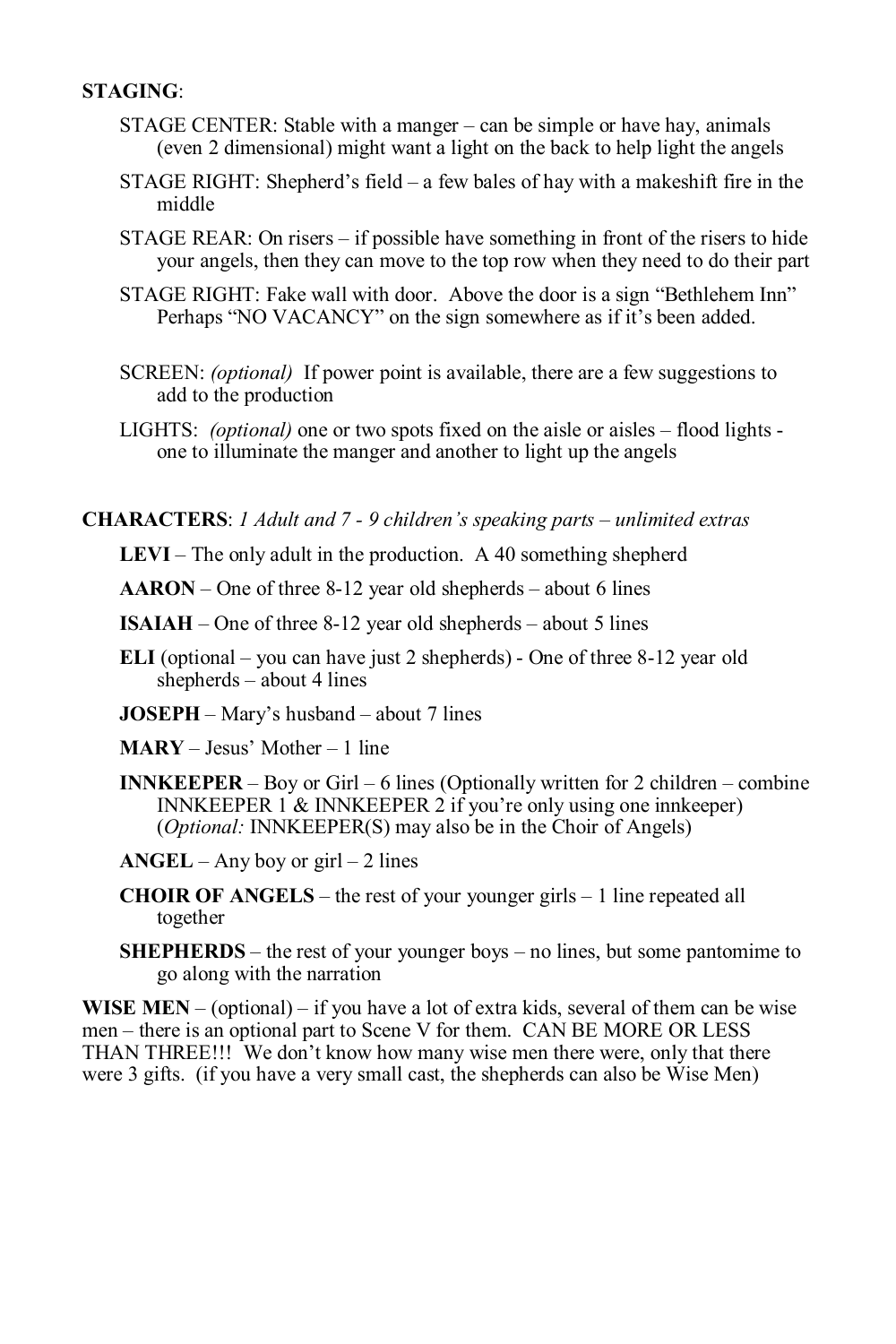## **COSTUMING AND PROPS**

All costuming can be simple. Robes or tunics for the shepherds, white robes for the angels. Wings are optional. The kings could have crowns, and gifts would be a good addition. Innkeepers may also wear robes or tunics. Traditional 1st century garb would be appropriate.

See staging for additional props information.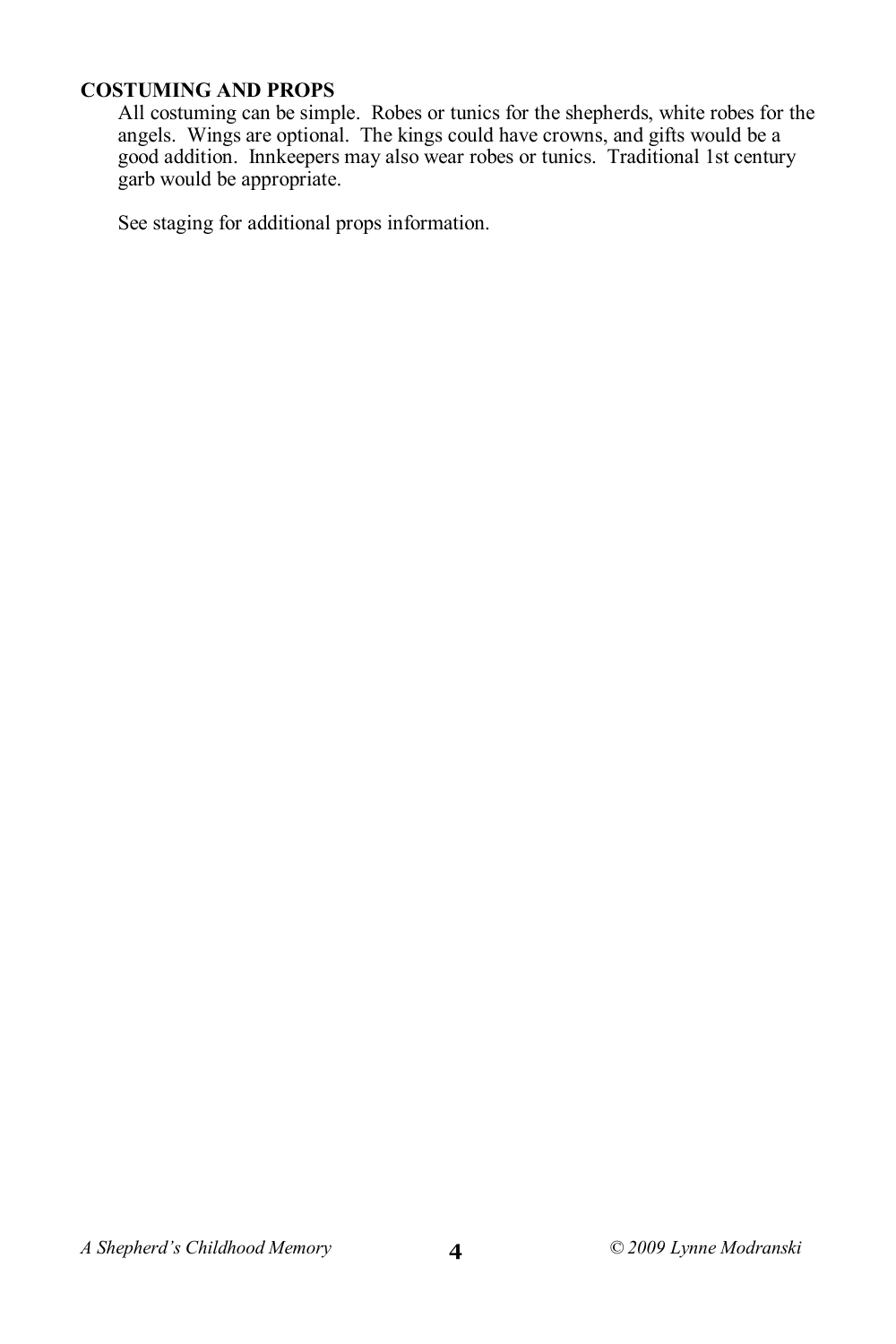## **A SHEPHERD'S CHILDHOOD MEMORY**

## **SCENE I**

*SCREEN: starry night*

*LIGHTS: spot on Shepherd's Field*

- **LEVI**: *(entering from the audience aisle speaking with excitement to the younger shepherds)* Aaron, Eli, Isaiah, come here. I have news.
- **AARON**: (*entering stage left with Isaiah)* What is it Levi? Did something happen while you were in Bethlehem today?
- *All three sit down on bales of hay near the "fire"*
- **LEVI**: Nothing happened, but I heard some news about some excitement that happened in Jerusalem last spring.
- **ISAIAH:** Excitement in Jerusalem? What happened in Jerusalem that would make any difference to shepherds in Bethlehem?
- **LEVI**: To be perfectly honest, I'd heard some rumors the last couple of times I went into town, but I didn't think it could be true. (*Beginning to digress into his own little world)* I mean even if everything I'd heard was true, the chances of it being . . . It was just a baby, who'd have thought
- **ISAIAH, ELI** and **AARON**: (*look at each other and shrug)*
- **LEVI**: *(continuing)* It's been . . . wow . . . how long . . . (*thinking and completely forgetting there is anyone else around*) . . . must have been . . . let's see . . . Quirinius was governor . . . so . . .
- **ELI (or AARON)**: (*clears his throat)* Levi, what ARE you talking about?
- **ISAIAH**: Yeah, you aren't making any sense.
- **LEVI**: *(kind of waking up)* What? Oh! Sorry! Let's see . . . before I tell you the exciting news I heard today, I guess I better start at the beginning so you'll see why it's so amazing. Like I said Quirinius was governor and (*digressing again . . . thoughts keep wandering)* . . . let's see . . . Augustus was Caesar, so it must have been more than 30 years ago. I wasn't much more than your age when it happened.
- **AARON**: *(beginning to get frustrated)* When WHAT happened?
- **LEVI**: I keep doing that. It's just all so amazing! And it was so long ago, I haven't thought about it in a long time . . .